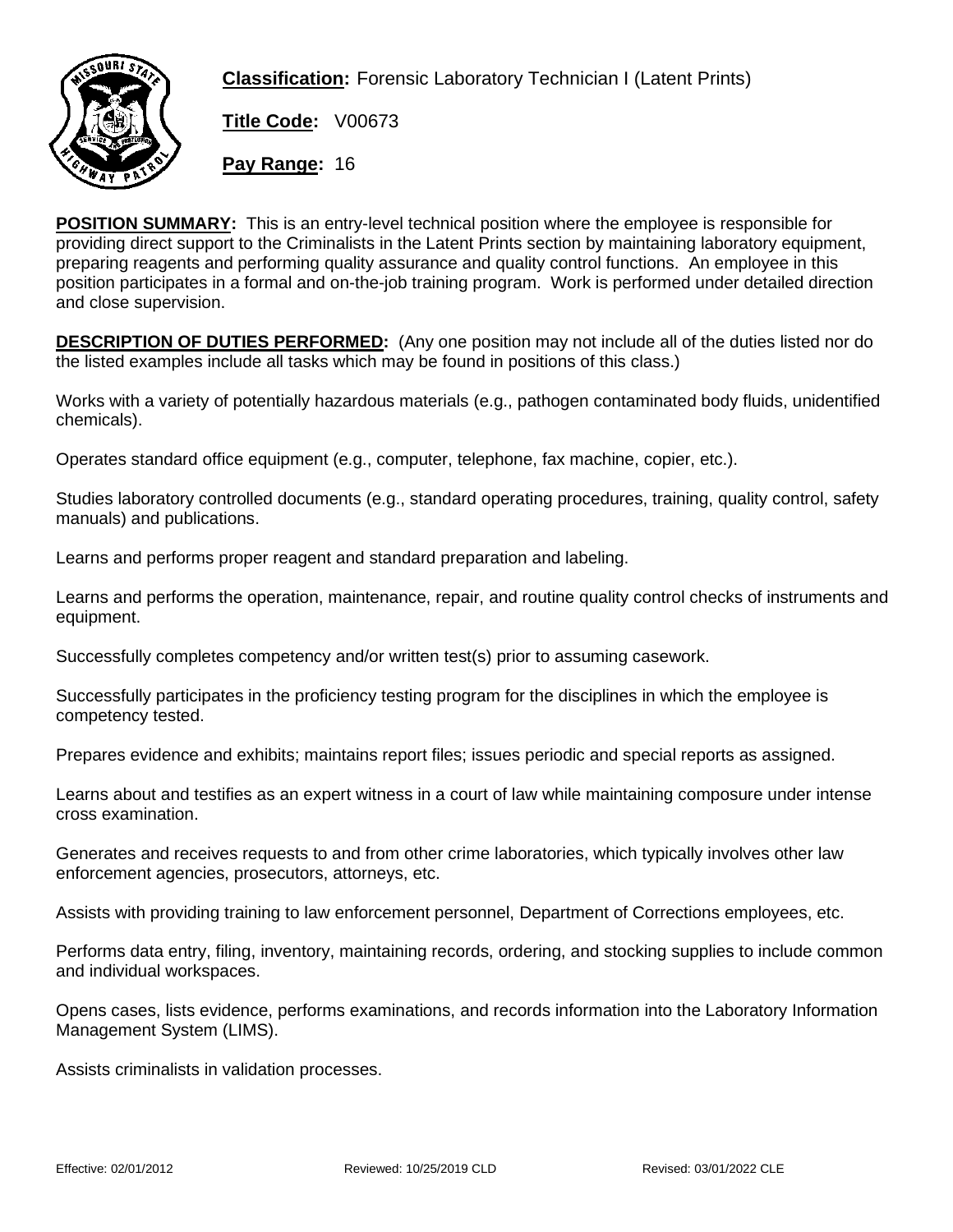Monitors and produces case metrics on cases worked to include grant statistics and reporting, as well as compile various statistics for the section supervisor.

Performs the duties of an Evidence/Case Coordinator. These duties include, but are not limited to: documenting and reviewing all requests for analysis, checking on cases to verify information when discrepancies exist, verifying examinations are still needed, updating and maintaining all electronic case assignment logs, and verifying the criminalist is still needed for court.

Compares latent fingerprints collected at crime scene via the AFIS system. Analyzes and identifies latent prints developed on physical evidence.

Searches and compares latent fingerprints with inked prints of known criminals.

Assists law enforcement agencies in identification of deceased persons, amnesia victims, and arrestees bearing questionable identification.

Processes items of evidence from a crime scene for latent prints.

Assists other laboratory personnel in processing latent prints.

Performs job-related travel as needed.

Performs discipline-related duties as assigned.

## **REQUIRED KNOWLEDGE, SKILLS, AND ABILITIES:** Ability to participate in a formal and on-the-job training program.

Ability to perform work in accordance with prescribed procedures, make accurate observations of test results, and prepare accurate records and reports.

Ability to remain impartial in performance of laboratory activities (e.g., purchasing supplies, analyzing evidence, testifying in court).

Ability to maintain composure while under cross-examination regarding personal and scientific qualifications and testify to laboratory findings in court.

Ability to work with restricted, highly sensitive information in a confidential and professional manner and maintain the information as such.

Ability to distinguish colors necessary to perform laboratory tests.

Ability to examine forensic evidence and recognize and identify minute details.

Ability to learn and properly use laboratory equipment, computer and photography equipment, and chemicals.

Ability to perform job-related travel (e.g., appearing in court, observing crime scene investigations, attending training meetings and seminars, etc.).

Ability to learn and practice safety rules and procedures associated with laboratory equipment and chemicals.

Ability to work with potentially hazardous materials as detailed in the description of duties.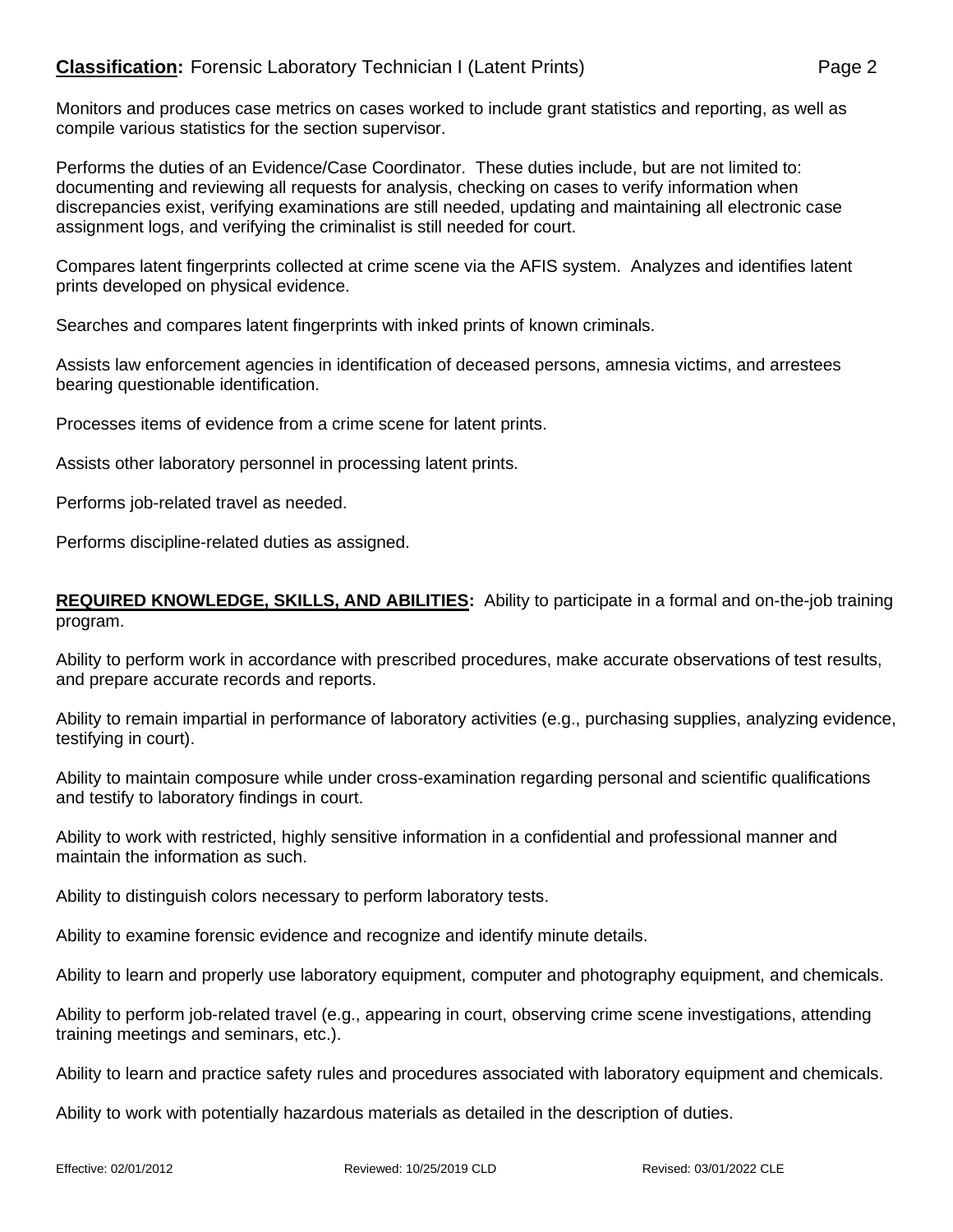## **Classification:** Forensic Laboratory Technician I (Latent Prints) Page 3

Ability to gather, assemble, correlate, and analyze facts to be incorporated into a laboratory report.

Ability to compile and prepare information for presentations (e.g., mock trials, courtroom testimony, depositions, pretrial conferences, meetings, etc.).

Ability to learn about the collection, examination, and preparation of evidence.

Ability to successfully complete competency test(s) prior to assuming casework.

Ability to generate and receive requests for information from a variety of individuals regarding forensic science.

Ability to discuss graphic topics with competence, impartiality and professionalism.

Ability to stand for extended periods and lift moderate loads (30 pounds).

Ability to learn accreditation compliance criteria.

Ability to learn and interpret state and federal laws, rules, regulations, and Patrol policies in written and oral form.

Ability to perform basic mathematical operations, including algebraic calculations; the ability to calculate volumes, weights, and measures; the ability to utilize and interpret statistics.

Ability to exercise judgement, decisiveness, and creativity in situations involving the direction, control, and planning of an entire program or set of programs.

Ability to organize, coordinate, manage, and/or correlate data and present it to a group in a clear and concise manner.

Must possess excellent communication and presentation skills including the ability to communicate clearly and concisely to a wide range of individuals.

Ability to maintain accurate manual and computer databases, inventories, and QA/QC logs.

Ability to learn procedures and methods used in latent print processing.

Ability to learn the MSHP AFIS System.

Ability to read English effectively.

Ability to communicate in English clearly and concisely, both orally and in writing.

Ability to establish and maintain effective working relations with others.

Ability to work with material that may be of a sexual nature relating to criminal activity (e.g., written material, photographs, and/or verbal language, etc.).

Ability to work hours as assigned.